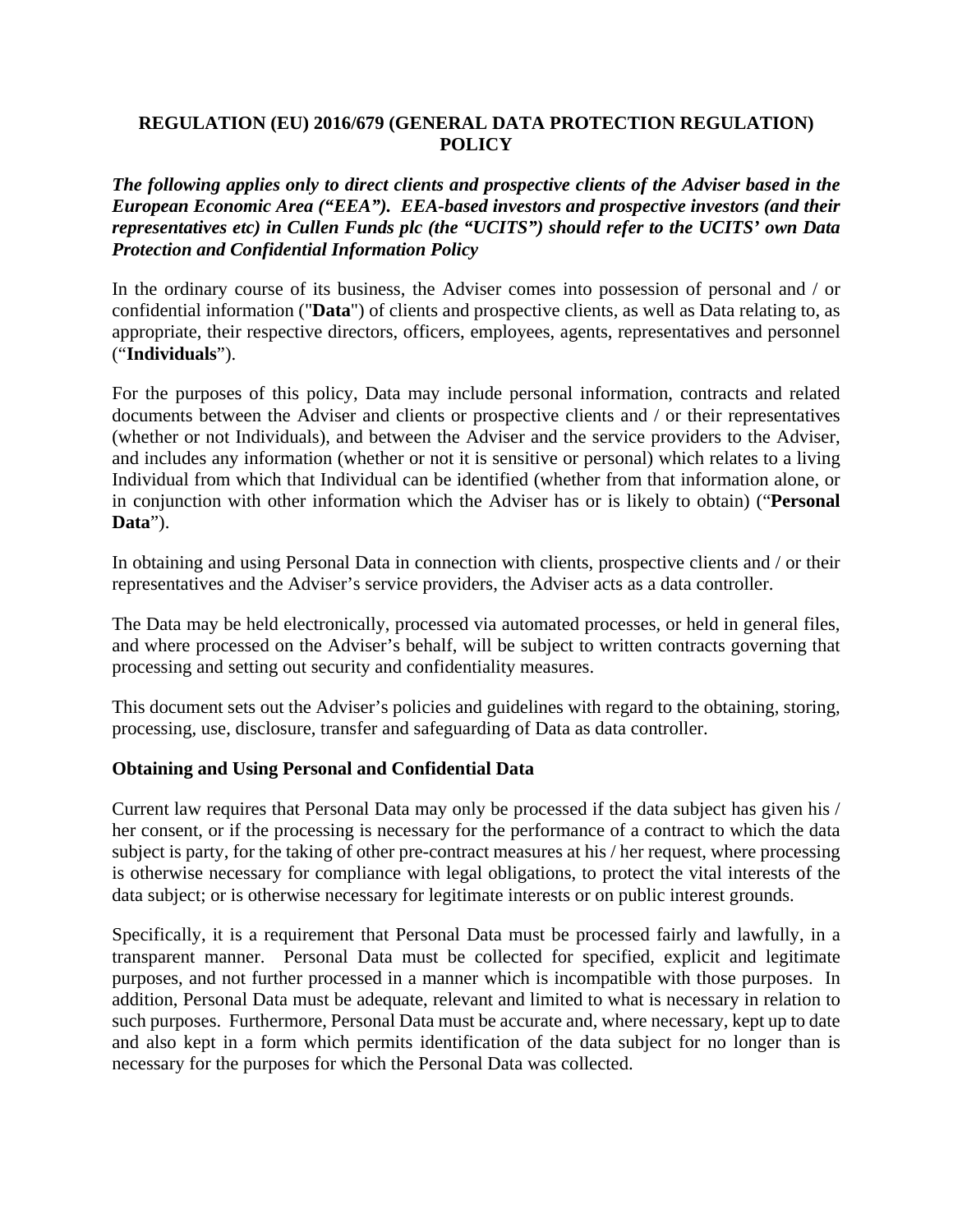The Adviser is required to ensure that Personal Data is processed in a manner that ensures appropriate security of the personal data, including against unauthorised or unlawful processing and against accidental loss or destruction or damage, using appropriate technical and organisational measures. Where service providers process Data for the Adviser pursuant to contracts between the Adviser and the service providers, the service providers act as data processors of the Adviser. The Adviser will therefore ensure that:

- Appropriate due diligence is undertaken on such service providers to confirm that the service providers provide sufficient guarantees to implement appropriate technical and organisational security measures so as to meet the requirements of applicable law and to ensure the protection of the rights of the Individuals with regard to their Personal Data; and
- Any contracts with such service providers impose obligations on the service providers which are required under applicable law.

## **Storage and Security of Data**

Each of the Adviser and the service providers is obliged to implement appropriate technical and organisational measures to protect Personal Data against accidental or unlawful destruction, or accidental loss, alteration, unauthorised disclosure or access. This applies particularly where such Personal Data will be transmitted over a network. Similar security measures should also apply to the other Data.

### **Breach Notifications**

In accordance with applicable data protection laws, the Adviser will be obliged to notify the relevant EU data regulator of any breach of security leading to the accidental or unlawful destruction, loss, alteration, unauthorised disclosure of or access to personal data (each a "**personal data breach**") within 72 hours of becoming aware of same, unless the personal data breach is unlikely to result in risks to Individuals. Furthermore, the Adviser will need to notify any impacted Individuals without undue delay where a personal data breach is likely to result in a high risk to those Individuals unless this would involve disproportionate effort. In such a case, a public communication or similar equally effective notification measure shall be implemented by the Adviser.

Where, having considered the matter, the Adviser comes to a determination that no notification need or will be made to the relevant EU data regulator and / or the affected data subjects, the Adviser shall in any event keep a summary record of each incident which has given rise to the risk of unauthorised disclosure, loss or alteration of personal data, which will include an explanation as to why the Adviser did not consider it necessary to inform the relevant EU data regulator.

Service providers will notify the Adviser without delay of any security incident and provide all reasonable assistance to the Adviser to enable it to comply with its obligations under applicable data protection laws with regard to notification of personal data breaches.